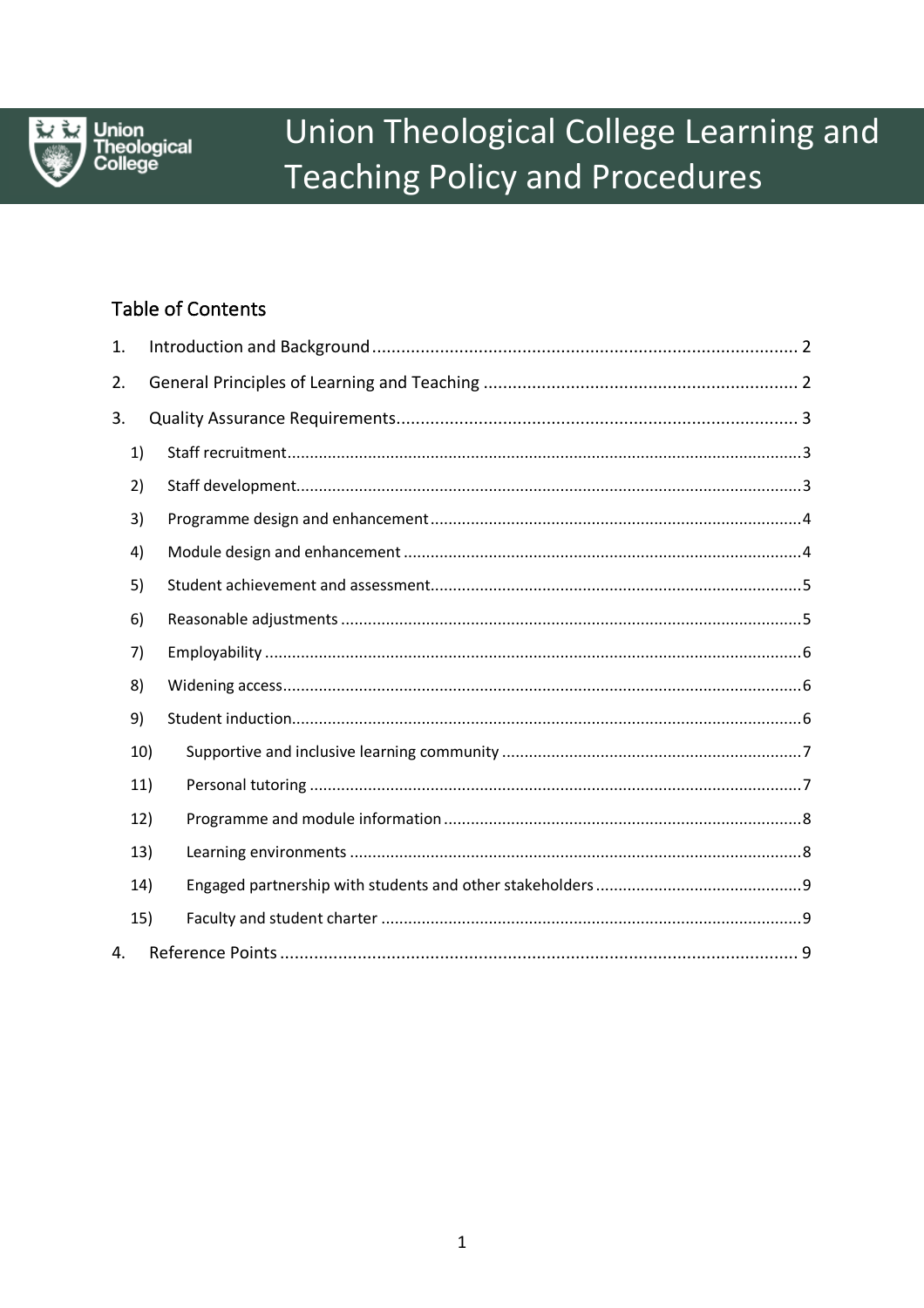# 1. Introduction and Background

Learning and teaching have been at the heart of Union Theological College since its founding in 1978, which marked the union of the two 19th-century Irish Presbyterian Colleges. Until 2019, learning and teaching at UTC were guided by the overall vision statement of the College. This policy document, agreed by the Faculty on 27 August 2019, seeks to formalise the College's strategic approach to learning and teaching and to establish a more coherent framework in which UTC can pursue its mission and vision.

UTC welcomes students from all backgrounds and perspectives to study Christian theology in a community of faith and scholarship. As a College we commit to: partnering with Queen's University, Belfast in preparing students to make effective and positive contributions in our society and across the world; equipping students for effective ministry within the Presbyterian Church in Ireland; and providing research-informed teaching and innovative approaches to learning and assessment across all pathways and for all awards.

One of UTC's main tasks is the preparation of ministers for the Presbyterian Church in Ireland (PCI). Our vision is to train effective ministers who will lead Christ's church by:

- 1. Walking humbly with God,
- 2. Loving God's people,
- 3. Studying God's Word and understanding the world,
- 4. Communicating the Gospel accurately and effectively, and
- 5. Enabling the Church to fulfill its calling.

With those priorities and ends in view, we set out the following policies and procedures for the enhancement of our learning and teaching.

# 2. General Principles of Learning and Teaching

The following general principles of learning and teaching undergird our mission and vision.

- 1. We will provide high-quality and effective learning opportunities.
- 2. We will develop and enhance our curriculum through reflective practice.
- 3. We will offer learning opportunities that are interdisciplinary and relevant outside the classroom.
- 4. We will foster an inclusive learning community that supports students, enabling them to flourish.
- 5. We will work in engaged partnership with our students and other stakeholders.
- 6. We will widen access to learning opportunities.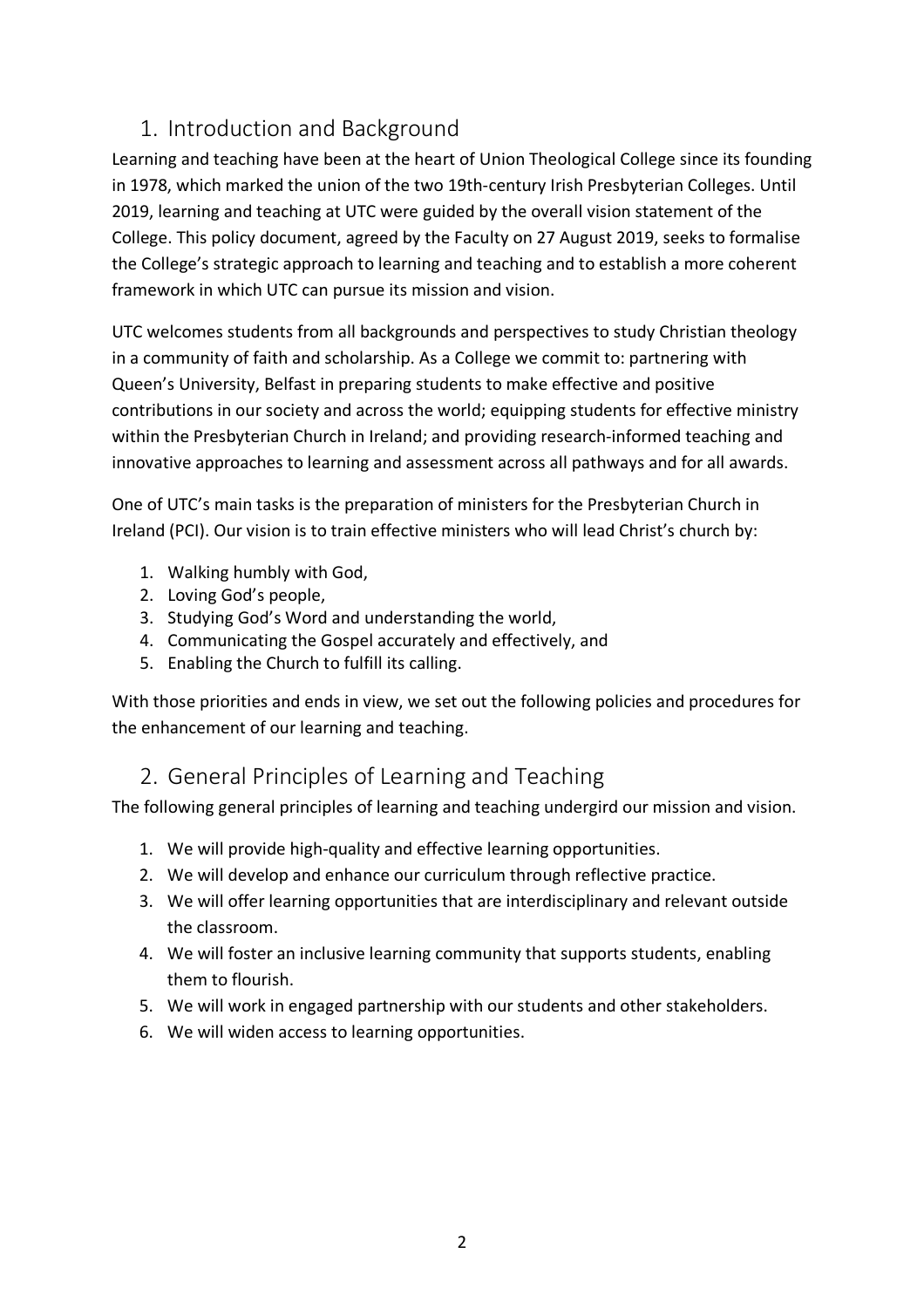# 3. Quality Assurance Requirements

## 1) Staff recruitment

Central to our commitment to high-quality and effective learning opportunities is an aim to provide teaching that is research led, at times research focused, and pedagogically informed.

Staff will be recruited through a rigorous process of selection that incorporates input from a range of stakeholders, representing both internal and external bodies. Relevant criteria for the consideration of potential teaching staff include the following: academic qualifications, contributions to scholarship, professional experience and qualifications, and ability to care for students.

The same emphasis on suitable qualifications and abilities extends also to the recruitment of visiting tutors, Library staff, administrative staff, and all who contribute to learning and teaching at UTC.

Applicants for academic posts will be provided with clear expectations regarding their roles and responsibilities.

Once recruited, staff will be formally inducted and given all information relevant to their employment, usually in the form of a College Handbook and Induction Programme.

Recruitment of College staff is the responsibility of the management committee, working on behalf of the Council for Training in Ministry.

# 2) Staff development

In order to ensure that learning opportunities are undergirded by research and up-to-date pedagogy, teaching staff will be supported by the College and given opportunities for professional development, academic research, and reflection.<sup>1</sup>

Teaching staff are encouraged to gain appropriate professional recognition through achievement of Higher Education Academy status.

All teaching staff will participate in annual peer review, in which colleagues review and give feedback on aspects of an individual's teaching practice.<sup>2</sup> The purpose of peer review is to enhance the quality of teaching and improve the overall quality of the students' learning opportunities.

<sup>&</sup>lt;sup>1</sup> Sabbatical Leave Arrangements for Permanent Full-time Members of Academic Staff. Sabbatical Leave arrangementsFinal.doc

<sup>2</sup> ..\Peer review form.doc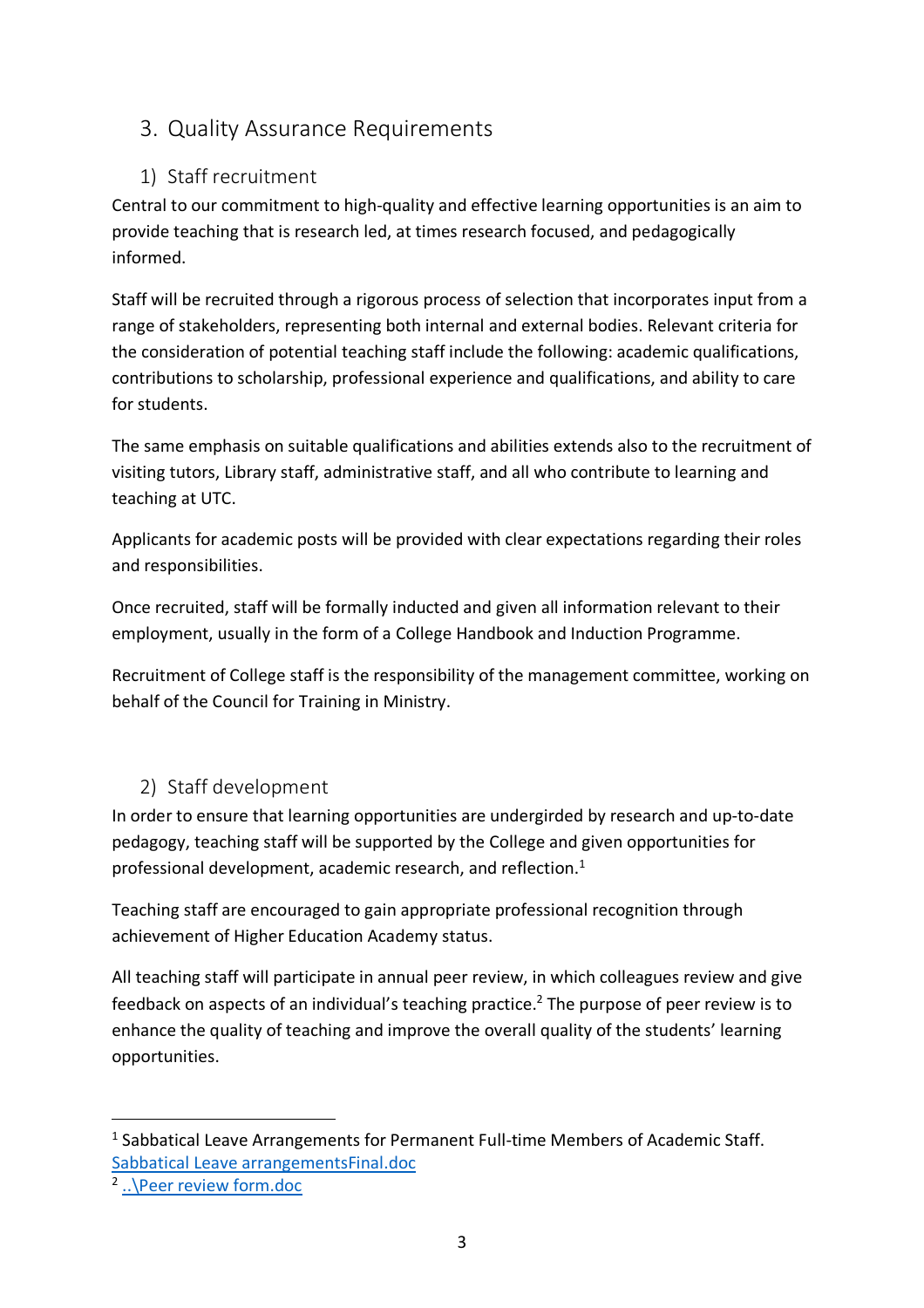Teaching staff will be subject to a schedule of annual performance review to ensure progress in their development and effectiveness. The College Principal is responsible for the performance review of staff, the results of which inform the annual College report to the management committee.

#### 3) Programme design and enhancement

UTC faculty are responsible for setting and maintaining the academic standards of its programmes.

All UTC programmes are designed in light of the College's vision to develop godly and competent students aspiring to excellence. Therefore, all of our programmes are designed and reviewed according to a rigorous and transparent process of quality assurance in consultation with a wide range of stakeholders, as outlined in the "Quality Assurance Processes for Programme Design and Module/Programme Review."3

All programmes and modules leading to an award are subject to this annual review process. Regular evaluation will enhance our educational programmes by identifying areas of good practice and areas for improvement, and will enable us to respond accordingly. Programme and module review will take place annually, factoring in relevant information from student feedback (both formal and informal), student achievement and marks, tutor evaluation forms, and the input of external examiners and stakeholders.4

UTC is committed to the development of innovative programme design, including opportunities for distance learning. In order to ensure the equivalent high-quality learning experience to all of our students, regardless of location, online programmes are held to the same standard of excellence as our traditional programmes, and are subject to the guidelines outlined in the "Ensuring Excellence in PTFI PGT Online Programmes" policy document.5

#### 4) Module design and enhancement

Module design (including assessment, content, teaching methods, etc.) is the responsibility of the module coordinator, who is encouraged to seek creative and innovative methods of teaching and learning, as long as students are enabled to meet the programme-level and

<sup>&</sup>lt;sup>3</sup> Quality Assurance Processes for Programme Design and Module/Programme Review ProgrammeDesignAndReviewV09Final.docx

<sup>4</sup> Externality Policy for PTFI PGT Programmes ..\Externality\Externality Policy for PTFI Programmes V03Final.docx

<sup>5</sup> Ensuring Excellence in PTFI PGT Online Programmes EnsuringExcellenceInPTFIPGTOnlineProgrammesV05Final.docx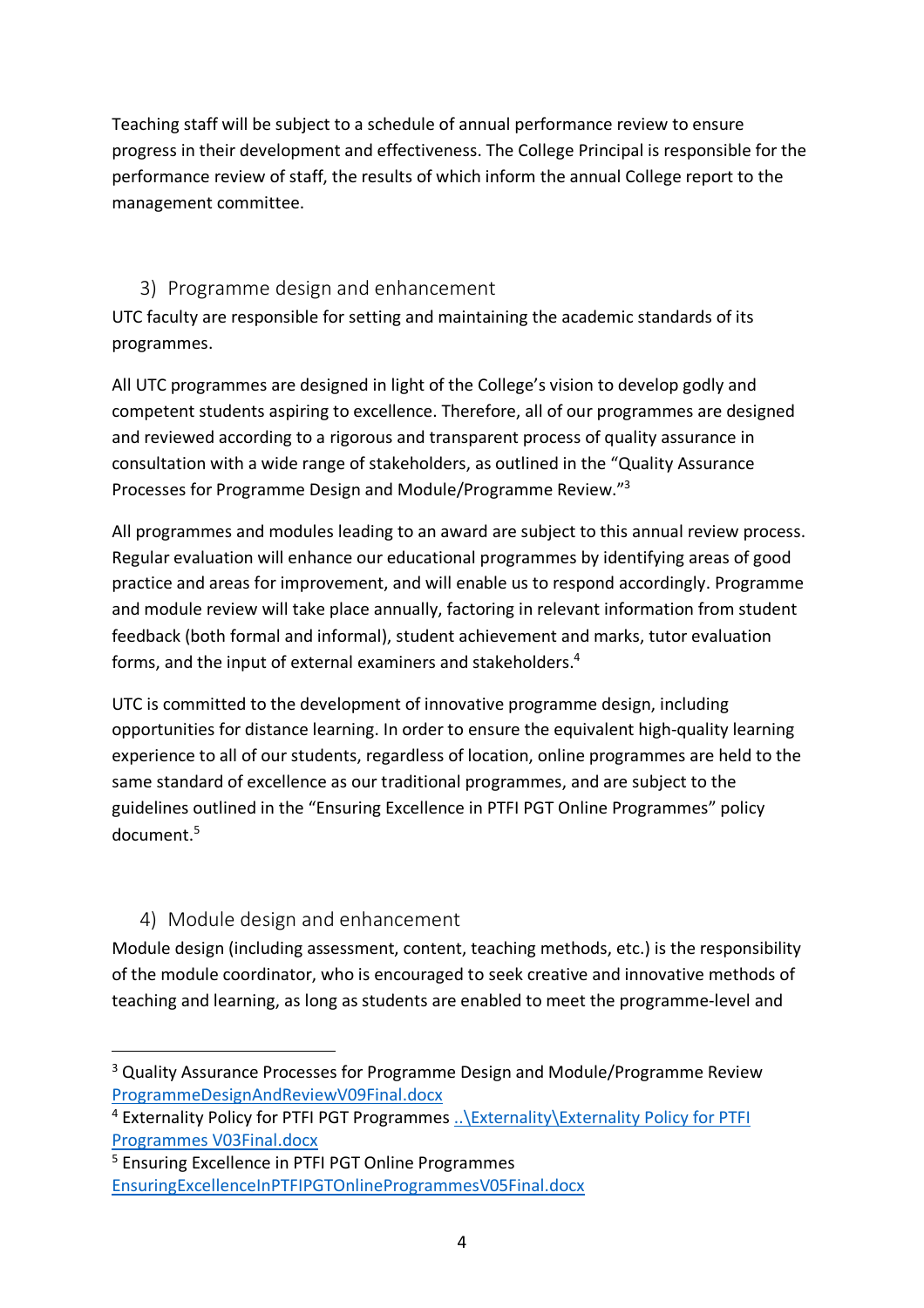modular-level learning outcomes and that the assessment regime effectively measures students' achievement of those outcomes. The suitability and effectiveness of module design is reviewed and monitored in the first instance at the level of the department,6 and then at the level of the Faculty, primarily through the annual review process (see "Programme design and enhancement" above).

#### 5) Student achievement and assessment

UTC programmes are designed to enable students to achieve the intended learning outcomes. In order to ensure that desired programme-level and modular-level learning outcomes are achieved, UTC employs a wide range of forms of assessment, according to the principles outlined in our "Assessment Policy and Procedures."7 These policies and procedures aim to provide all students with an equal opportunity to demonstrate their achievement of the learning outcomes.

The intended learning outcomes will be clearly defined, appropriate, aligned to the correct level descriptors of the FHEQ, and appropriately reflective of any relevant Subject Benchmark Statements.8

As indicated in the assessment policy, all assessment tasks will be aligned not only with module-level learning outcomes but also with programme-level learning outcomes.

In order to ensure that all students are made aware of their progress towards their intended learning outcomes, tutors will use both formative assessment (assessment for learning) and summative assessment (assessment of learning) in their modules.

The suitability and effectiveness of assessment tasks will be reviewed regularly through the annual review process (see "Programme design and enhancement" above).

#### 6) Reasonable adjustments

The College will make reasonable adjustments to assessment in order to support students with a disability or other ongoing medical or mental health condition. The aim of reasonable adjustment is to ensure that all students are able to demonstrate the full extent of their academic abilities, irrespective of a disability or long-term condition.<sup>9</sup>

 <sup>6</sup> Annual Departmental Review AnnualDepartmentalReviewV01Final.docx

<sup>7</sup> Union Theological College Assessment Policy and Procedures UTCAssessmentPolicyV05Final.docx

<sup>8</sup> https://www.qaa.ac.uk/docs/qaa/subject-benchmark-statements/sbs-theology-religiousstudies.pdf

<sup>9</sup> Union Theological College Assessment Policy and Procedures (see section 2.8) PTFIAssessmentPolicyV02Draft.docx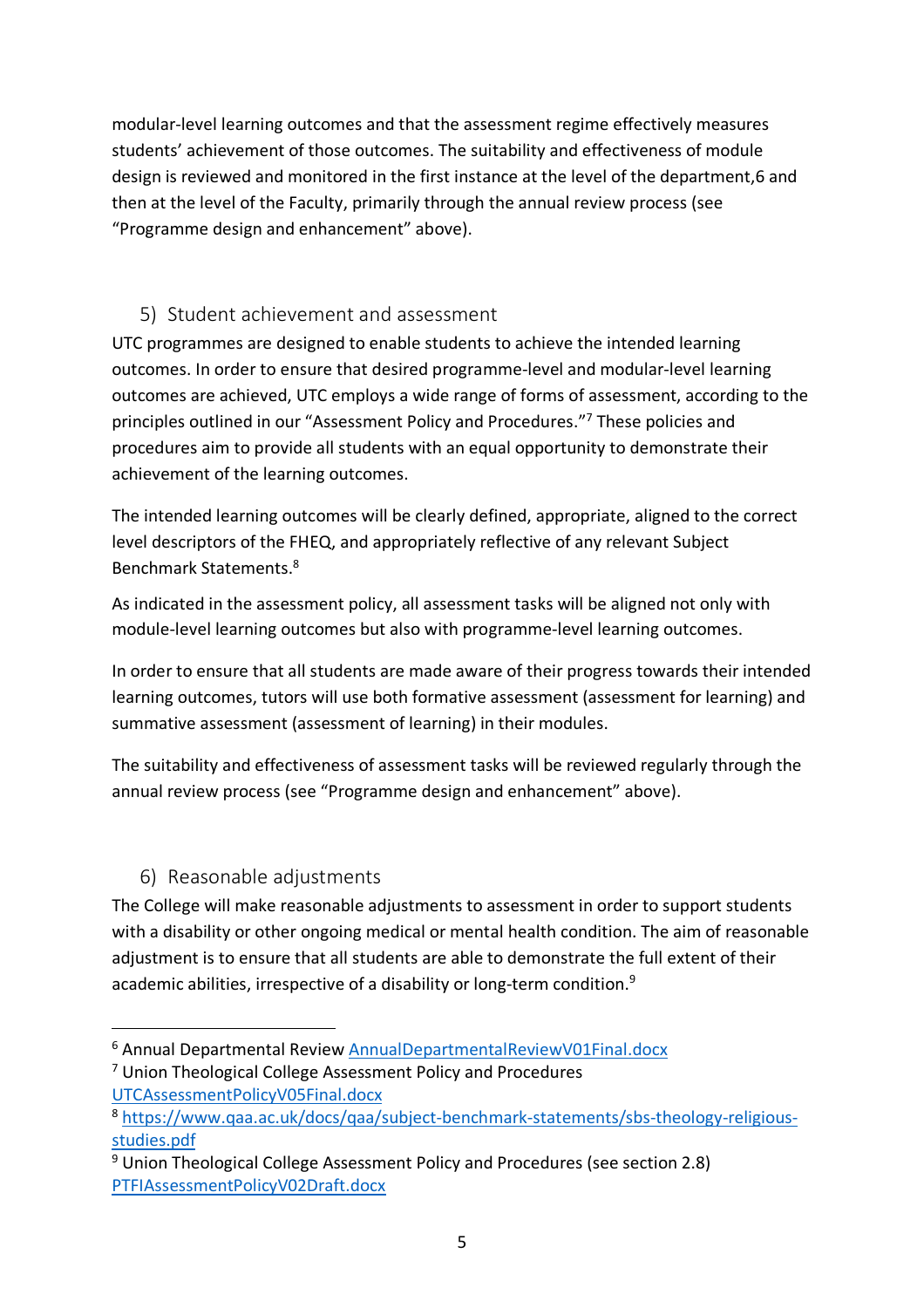Cases of exceptional circumstances will be considered at the discretion of the module coordinator in consultation with the programme coordinator.

## 7) Employability

As a College we understand our responsibility to prepare students for the wider world. To that end we recognise the importance of embedding employability and transferable skills into the curricula. UTC programmes will help equip students for their future careers through the development of transferable skills, including critical thinking, interpersonal skills, and digital literacy.

The issue of student employability is addressed in the first instance by each department in the annual review process, in which departments are required to identify their specific contributions to employability skills needed by students.10

#### 8) Widening access

In order to remove as many barriers to success as possible, students are admitted to UTC according to its principles of fair admission.<sup>11</sup>

UTC programmes will be developed with diversity in mind. Module coordinators are therefore encouraged to design learning opportunities that are inclusive and mindful of the needs of all students. Alternative assessment arrangements will be made for students with exceptional circumstances and special learning requirements (see "Reasonable adiustments" above).

The College, through its Admissions Panel, is responsible for the recruitment, selection, and admission of its students. Admission to UTC is on the basis of academic qualification but the College is committed to encouraging application from students using non-standard but appropriate entry routes, such as recognition of prior learning. $^{12}$ 

#### 9) Student induction

The student induction process will provide students with a clear understanding of their academic and social environment, the primary skills required for their programme, and relevant information about sources of academic and personal advice and support.

<sup>&</sup>lt;sup>10</sup> Annual Departmental Review (see question 9) AnnualDepartmentalReviewV01Final.docx

<sup>&</sup>lt;sup>11</sup> Union Theological College Admissions Policy AdmissionsPolicy2019V04Final.docx

<sup>&</sup>lt;sup>12</sup> Recognition of Prior Learning RecognitionOfPriorLearningV01Final.docx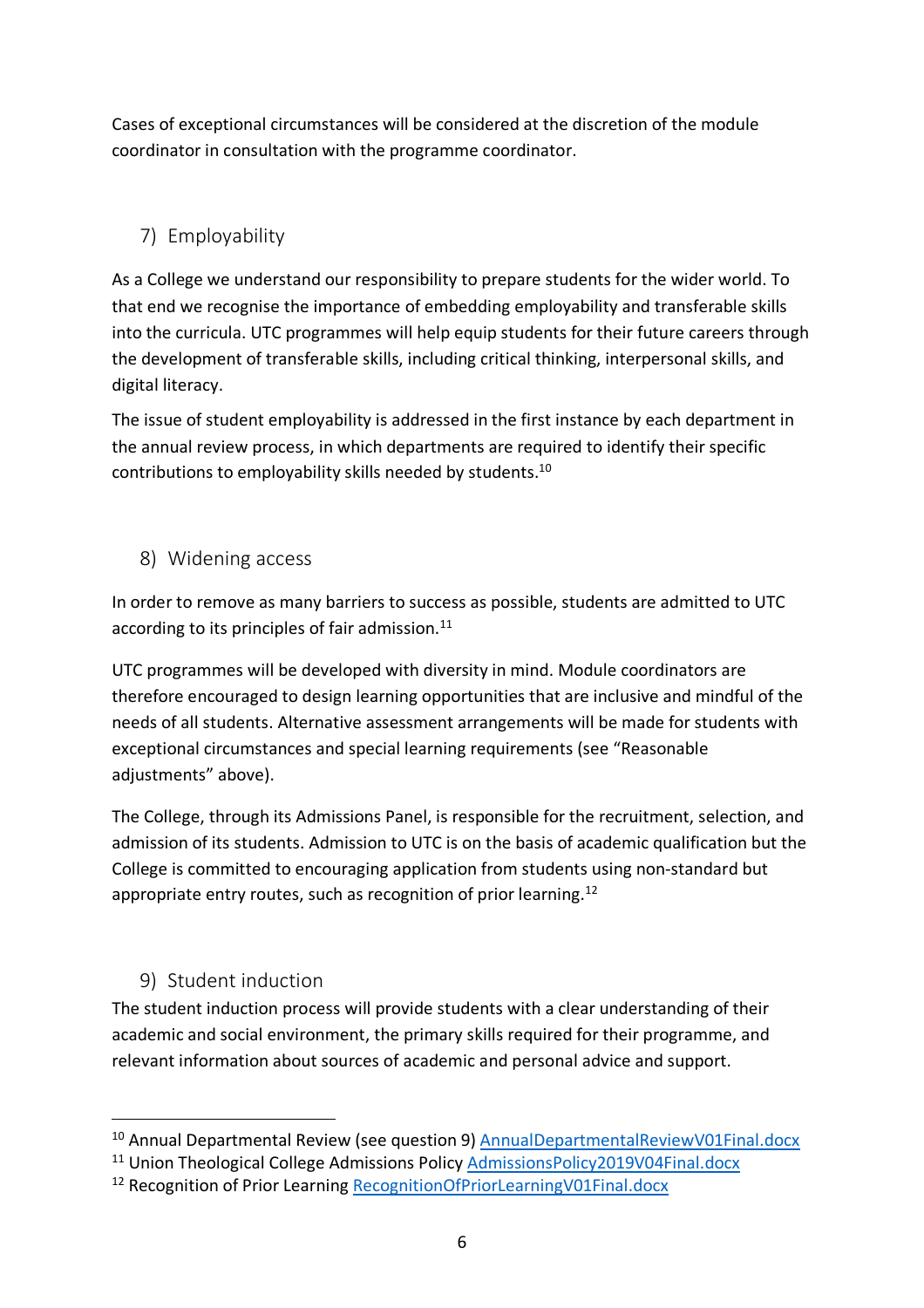The Gamble Library will host orientation for new users and will provide students with information about academic best practice, research methods, and the PTFI style guide.<sup>13</sup>

Induction normally takes place the week before Week 1 in September.

International and online students will be inducted in a manner comparable to residential students. 14

#### 10) Supportive and inclusive learning community

UTC recognises that today's students are individuals that come from a wide variety of backgrounds and bring with them a distinctive mix of strengths, weaknesses, learning styles, and aspirations. Our aim is to support each of these students as best we can, regardless of where they come from, from induction to graduation. As a relatively small College with a friendly atmosphere, student support and guidance can be tailored to individual students.

Staff commit to promote the Christian ethos of UTC, to provide students with accurate and up-to-date information about their programme, and to care for the general welfare of students.15

Student learning will be supported through the provision of information about good academic practice, research skills, and the avoidance of plagiarism (see "student induction" above). $16$ 

Students are introduced to academic plagiarism detection software at induction and all students' work is submitted through this on the virtual learning environment.<sup>17</sup>

#### 11) Personal tutoring

Central to our goal of fostering a learning community that supports our students is the Personal Tutor scheme.18 Personal tutors will be responsible for monitoring student progress, providing information and support, soliciting feedback, and offering opportunities

<sup>&</sup>lt;sup>13</sup> PTFI style guide.

<sup>&</sup>lt;sup>14</sup> Ensuring Excellence in PTFI PGT Online Programmes

EnsuringExcellenceInPTFIPGTOnlineProgrammesV05Final.docx

<sup>15</sup> Code of Practice CodeofPracticeV02Final.docx

<sup>16</sup> Academic Integrity Policy for PTFI Online Programmes AcademicIntegrityInPTFIOnlineProgrammesV03Final.docx

<sup>17</sup> https://www.qaa.ac.uk/docs/qaa/quality-code/plagiarism-in-higher-education-2016.pdf?sfvrsn=308cfe81\_4

<sup>&</sup>lt;sup>18</sup> Personal Tutoring Scheme .. \Personal tutoring\UTC Personal Tutoring HandbookV04Final.docx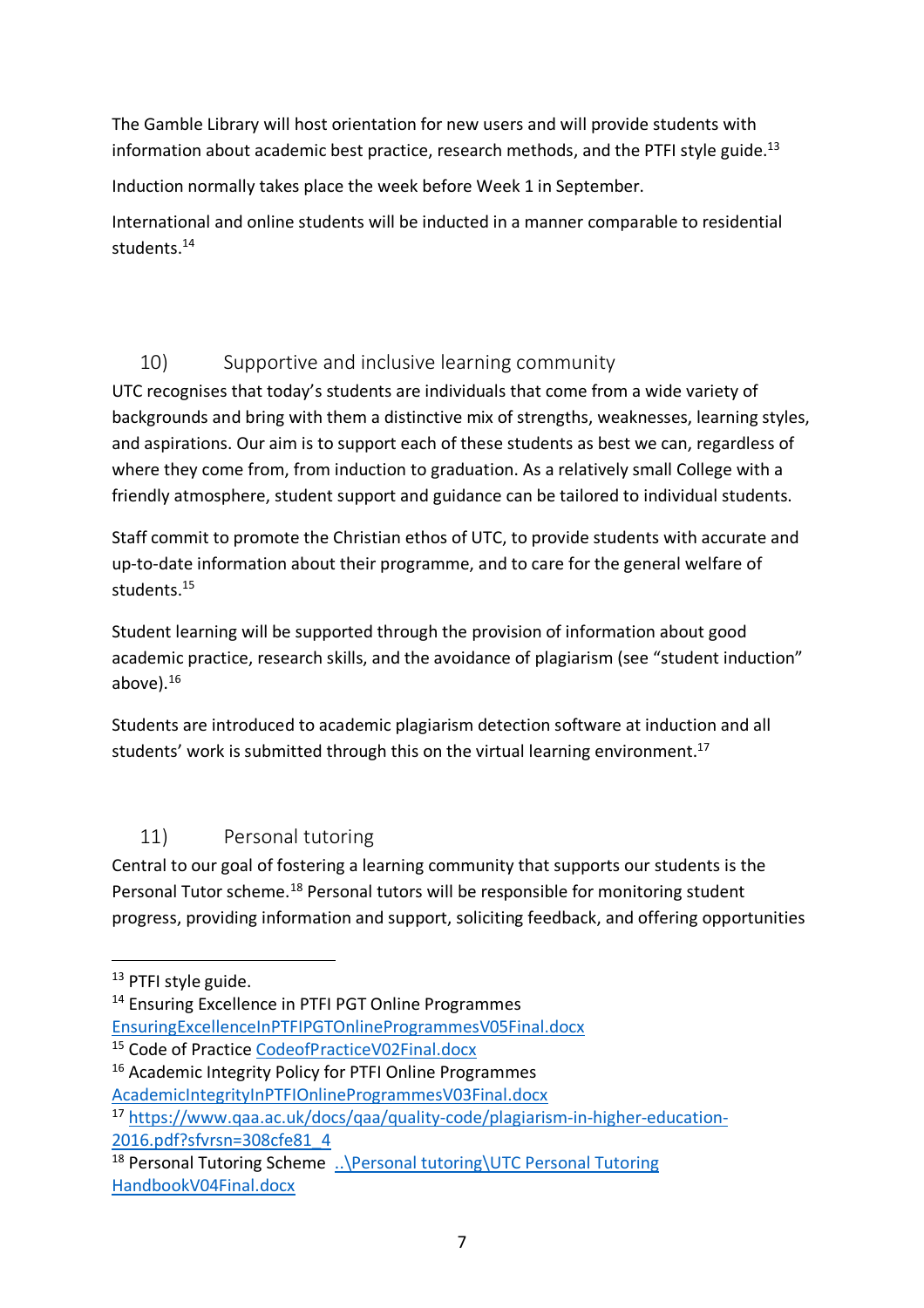for reflection. Personal tutors will make regular contact with their student tutees to ensure that each student is supported throughout their study at UTC.

Through the Personal Tutor scheme, students will be enabled to assess their own academic progress and will be encouraged to become life-long learners by the provision of frequent constructive feedback and regular occasions for self-reflection. This scheme of regular contact with a Tutor will enable students to consider their personal goals, skills, and progression.

UTC is committed to providing all students with a safe environment, seeking the flourishing of all its students, and reacting appropriately to any indications that they might be at risk.<sup>19</sup>

## 12) Programme and module information

Module coordinators will ensure that students are provided with accurate information about their modules (usually in the form of module descriptors), including pertinent information regarding assessment, intended learning outcomes, learning opportunities, and relevant College policies and procedures.

Module coordinators will ensure that students are given the marking criteria for specific assessment tasks at the beginning of the term.

Faculty will provide relevant and timely information about student pathways, often through a module fair, which informs students about module choices and allows face-to-face engagement with module coordinators.

Normally, module coordinators will provide access to such module and programme information through the VLE.

#### 13) Learning environments

The College understands "learning environments" to include not just the physical facility but also virtual facilities, the learning resources, the social atmosphere, and off-campus learning opportunities (including work-based learning opportunities). UTC will ensure that these learning environments are safe, accessible, and reliable for all students.

Faculty will ensure that reasonable investments are made toward the Library services, in line with the Library's Collection Development Policy.20

The suitability of learning environments is considered in the annual review process (see "Programme design and enhancement" above).

 <sup>19</sup> Students at Risk Policy UTCStudentsAtRiskPolicyV02Final.docx

<sup>&</sup>lt;sup>20</sup> Collection Management Policy LibraryCollectionManagementPolicyV02Final.docx